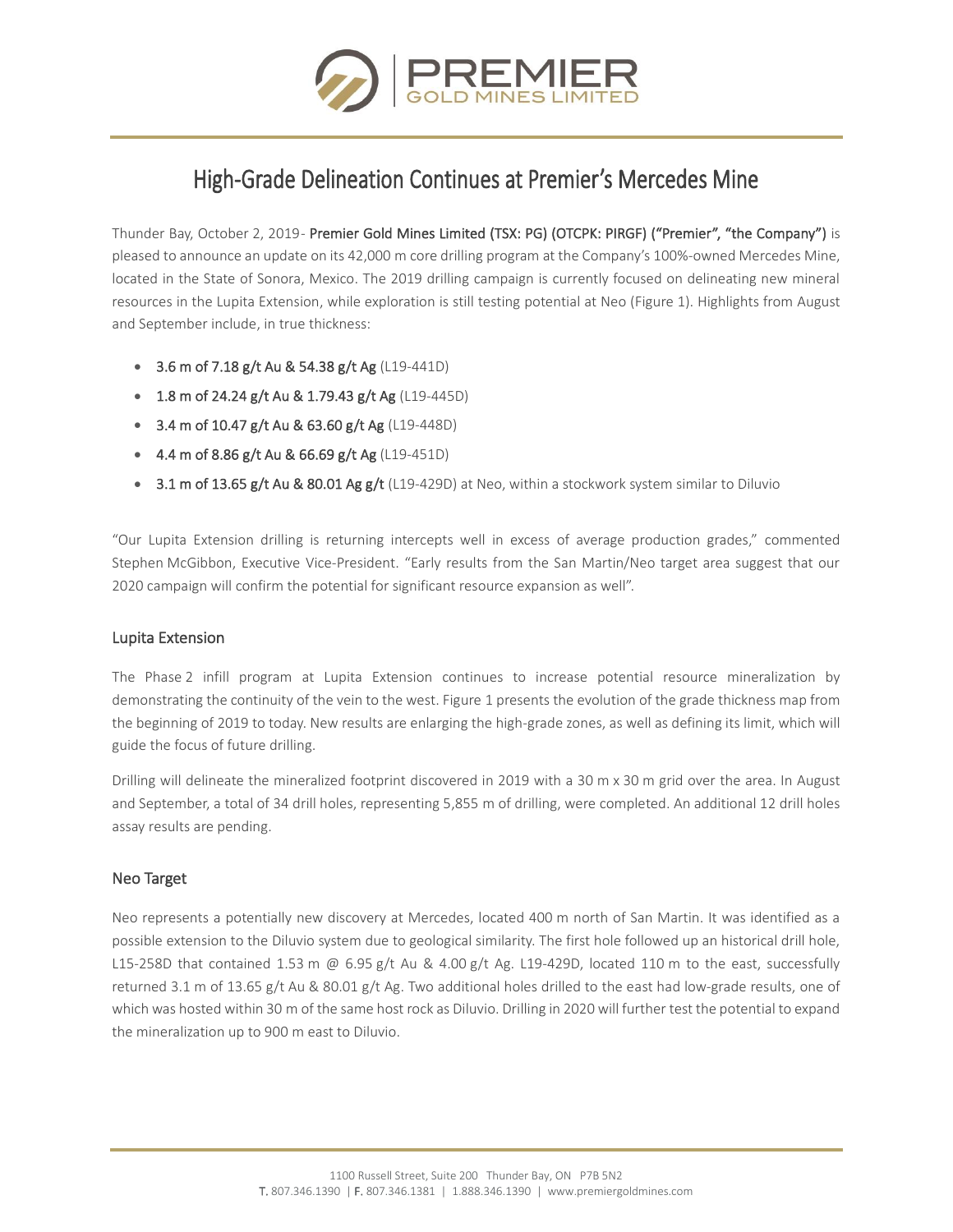



#### Figure 1 – Grade x Thickness Map of Lupita Area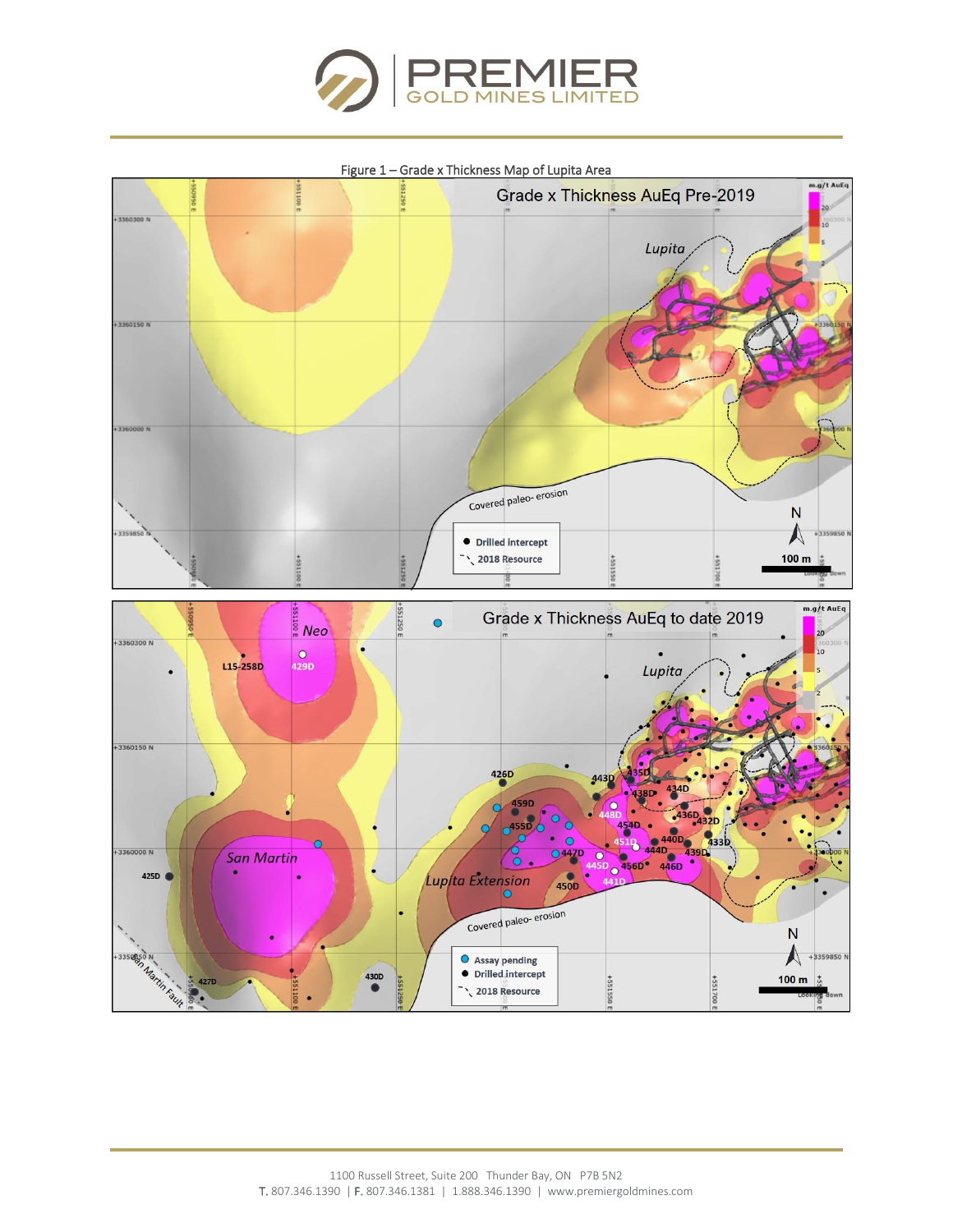

| Table 1 - Highlight Intercepts from Lupita Extension |                         |       |       |        |                   |       |        |  |  |  |  |  |
|------------------------------------------------------|-------------------------|-------|-------|--------|-------------------|-------|--------|--|--|--|--|--|
| Hole ID                                              | Target                  | From  | To    | Length | <b>True Width</b> | Au    | Ag     |  |  |  |  |  |
|                                                      |                         | m     | m     | m      | m                 | g/t   | g/t    |  |  |  |  |  |
| L19-426D                                             | Lupita Extension        | 255.9 | 257.4 | 1.5    | 1.1               | 2.34  | 32.00  |  |  |  |  |  |
| L19-432D                                             | Lupita Extension        | 205.5 | 207.0 | 1.6    | 1.5               | 4.72  | 63.84  |  |  |  |  |  |
| L19-433D                                             | Lupita Extension        | 188.3 | 190.0 | 1.6    | 1.6               | 2.20  | 67.45  |  |  |  |  |  |
| L19-434D                                             | <b>Lupita Extension</b> | 187.6 | 190.7 | 3.1    | 3.1               | 3.24  | 37.39  |  |  |  |  |  |
| L19-435D                                             | Lupita Extension        | 183.0 | 185.5 | 2.5    | 2.4               | 16.91 | 83.00  |  |  |  |  |  |
| L19-436D                                             | Lupita Extension        | 194.7 | 198.5 | 3.8    | 3.6               | 4.69  | 79.45  |  |  |  |  |  |
| L19-438D                                             | Lupita Extension        | 179.9 | 181.9 | 2.0    | 2.0               | 4.08  | 57.76  |  |  |  |  |  |
| L19-439D                                             | Lupita Extension        | 175.4 | 177.4 | 1.9    | 1.9               | 2.57  | 31.44  |  |  |  |  |  |
| L19-440D                                             | Lupita Extension        | 189.3 | 192.7 | 3.4    | 3.2               | 5.61  | 66.56  |  |  |  |  |  |
| L19-441D                                             | Lupita Extension        | 132.5 | 136.2 | 3.7    | 3.6               | 7.18  | 54.38  |  |  |  |  |  |
| L19-443D                                             | Lupita Extension        | 164.0 | 165.4 | 1.3    | 1.3               | 2.88  | 23.00  |  |  |  |  |  |
| L19-444D                                             | Lupita Extension        | 167.7 | 171.3 | 3.6    | 3.6               | 3.58  | 46.69  |  |  |  |  |  |
| L19-445D                                             | Lupita Extension        | 120.5 | 122.4 | 1.8    | 1.8               | 24.24 | 179.43 |  |  |  |  |  |
| L19-446D                                             | Lupita Extension        | 180.9 | 184.1 | 3.2    | 3.0               | 6.45  | 60.70  |  |  |  |  |  |
| L19-447D                                             | Lupita Extension        | 123.2 | 126.0 | 2.8    | 2.8               | 4.00  | 44.00  |  |  |  |  |  |
| L19-448D                                             | <b>Lupita Extension</b> | 154.3 | 157.8 | 3.5    | 3.4               | 10.47 | 63.60  |  |  |  |  |  |
| L19-450D                                             | Lupita Extension        | 125.3 | 127.3 | 2.0    | 1.9               | 2.96  | 23.50  |  |  |  |  |  |
| L19-451D                                             | Lupita Extension        | 159.3 | 163.8 | 4.5    | 4.4               | 8.86  | 66.69  |  |  |  |  |  |
| L19-452D                                             | Lupita Extension        | 155.8 | 157.7 | 1.8    | 1.7               | 2.96  | 30.81  |  |  |  |  |  |
| L19-454D                                             | Lupita Extension        | 159.7 | 162.3 | 2.6    | 2.6               | 9.30  | 45.92  |  |  |  |  |  |
| L19-455D                                             | Lupita Extension        | 171.2 | 173.6 | 2.4    | 2.1               | 2.74  | 46.67  |  |  |  |  |  |
| L19-456D                                             | Lupita Extension        | 156.2 | 159.4 | 3.2    | 3.2               | 5.85  | 39.69  |  |  |  |  |  |
| L19-459D                                             | Lupita Extension        | 196.3 | 201.6 | 5.3    | 3.9               | 3.65  | 22.81  |  |  |  |  |  |
| L19-429D                                             | <b>Neo</b>              | 281.6 | 285.2 | 3.6    | 3.1               | 13.65 | 80.01  |  |  |  |  |  |
|                                                      | Including               | 283.6 | 285.2 | 1.6    | 1.4               | 28.74 | 173.25 |  |  |  |  |  |

Julie-Anaïs Debreil, Ph.D., P.Geo., is the Qualified Person for the information contained in this press release and is a Qualified Person within the meaning of National Instrument 43-101. Mercedes assay results are from core samples sent to ALS Chemex, an accredited mineral analysis laboratory in Lima (Peru) or Vancouver (Canada), for preparation and analysis utilizing both fire assay and ICP methods. For a complete description of Mercedes's sample preparation, analytical methods and QA/QC procedures refer to the technical report for the Mercedes Mine dated April 18, 2018 (effective date December 31, 2017), entitled "Technical Report on the Mercedes Gold-Silver Mine, Sonora State, Mexico."